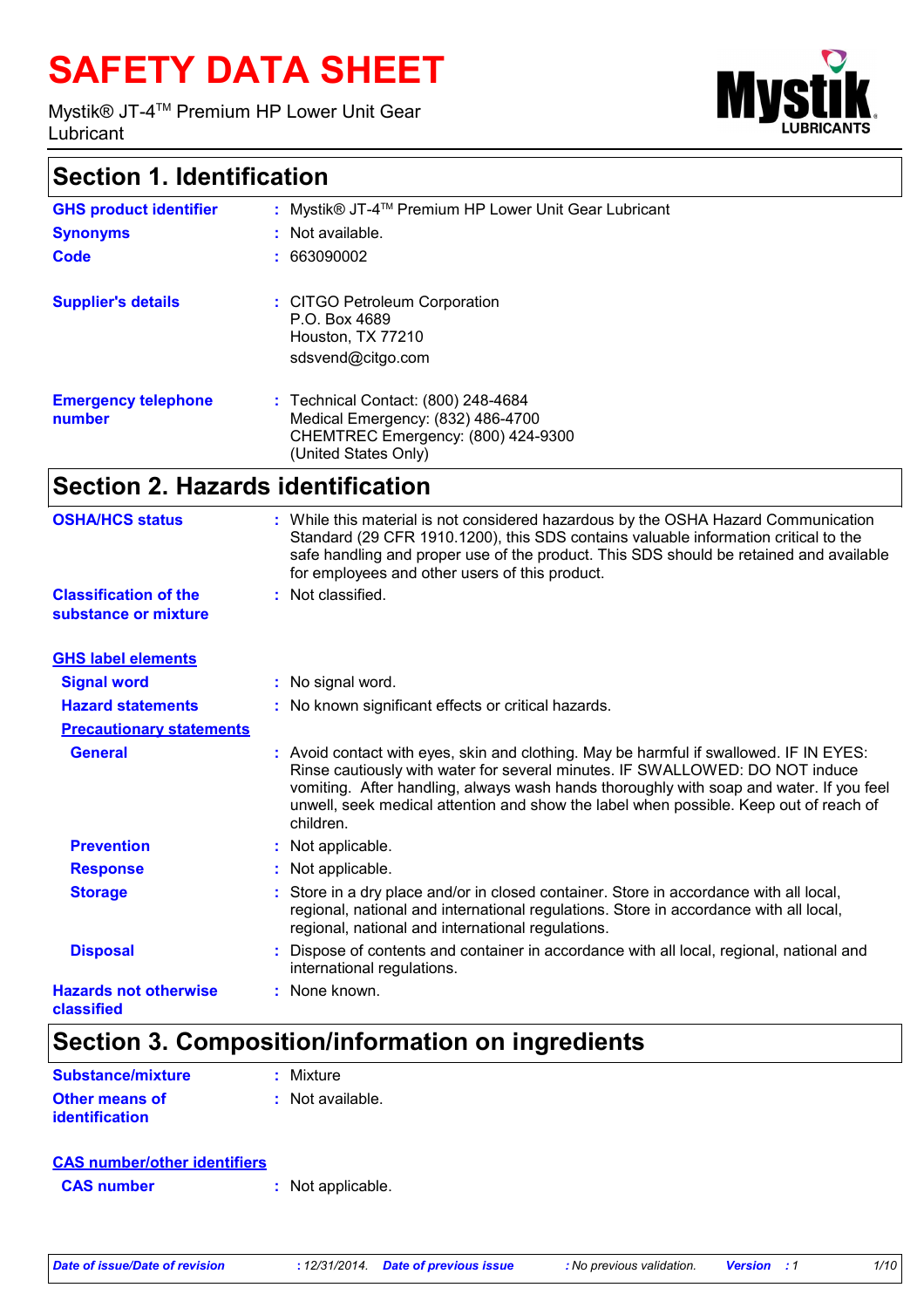*Mystik® JT-4TM Premium HP Lower Unit Gear Lubricant*

### **Section 3. Composition/information on ingredients**

Any concentration shown as a range is to protect confidentiality or is due to process variation.

**There are no ingredients present which, within the current knowledge of the supplier and in the concentrations applicable, are classified as hazardous to health or the environment and hence require reporting in this section.**

**Occupational exposure limits, if available, are listed in Section 8.**

### **Section 4. First aid measures**

|                     | <b>Description of necessary first aid measures</b>                                                                                                                                                                                                                                                           |
|---------------------|--------------------------------------------------------------------------------------------------------------------------------------------------------------------------------------------------------------------------------------------------------------------------------------------------------------|
| <b>Eye contact</b>  | : Immediately flush eyes with plenty of water, occasionally lifting the upper and lower<br>eyelids. Check for and remove any contact lenses. Get medical attention if irritation<br>occurs.                                                                                                                  |
| <b>Inhalation</b>   | : Remove victim to fresh air and keep at rest in a position comfortable for breathing. Get<br>medical attention if symptoms occur. In case of inhalation of decomposition products in<br>a fire, symptoms may be delayed. The exposed person may need to be kept under<br>medical surveillance for 48 hours. |
| <b>Skin contact</b> | : Flush contaminated skin with plenty of water. Remove contaminated clothing and<br>shoes. Get medical attention if symptoms occur.                                                                                                                                                                          |
| <b>Ingestion</b>    | : Wash out mouth with water. Remove victim to fresh air and keep at rest in a position<br>comfortable for breathing. Do not induce vomiting unless directed to do so by medical<br>personnel. Get medical attention if symptoms occur.                                                                       |

#### **Most important symptoms/effects, acute**

| <b>Potential acute health effects</b>                                                |  |                                                                                                                                                                          |  |
|--------------------------------------------------------------------------------------|--|--------------------------------------------------------------------------------------------------------------------------------------------------------------------------|--|
| Eye contact                                                                          |  | : No known significant effects or critical hazards.                                                                                                                      |  |
| <b>Inhalation</b>                                                                    |  | Exposure to decomposition products may cause a health hazard. Serious effects may<br>be delayed following exposure.                                                      |  |
| <b>Skin contact</b>                                                                  |  | : No known significant effects or critical hazards.                                                                                                                      |  |
| <b>Ingestion</b>                                                                     |  | : No known significant effects or critical hazards.                                                                                                                      |  |
| <b>Over-exposure signs/symptoms</b>                                                  |  |                                                                                                                                                                          |  |
| <b>Eye contact</b>                                                                   |  | : No specific data.                                                                                                                                                      |  |
| <b>Inhalation</b>                                                                    |  | : No specific data.                                                                                                                                                      |  |
| <b>Skin contact</b>                                                                  |  | : No specific data.                                                                                                                                                      |  |
| <b>Ingestion</b>                                                                     |  | : No specific data.                                                                                                                                                      |  |
| Indication of immediate medical attention and special treatment needed, if necessary |  |                                                                                                                                                                          |  |
| <b>Notes to physician</b>                                                            |  | : In case of inhalation of decomposition products in a fire, symptoms may be delayed.<br>The exposed person may need to be kept under medical surveillance for 48 hours. |  |
| <b>Specific treatments</b>                                                           |  | : Treat symptomatically and supportively.                                                                                                                                |  |
| <b>Protection of first-aiders</b>                                                    |  | : No action shall be taken involving any personal risk or without suitable training.                                                                                     |  |

#### **See toxicological information (Section 11)**

### **Section 5. Fire-fighting measures**

| <b>Specific hazards arising</b><br>from the chemical | : In a fire or if heated, a pressure increase will occur and the container may burst. |
|------------------------------------------------------|---------------------------------------------------------------------------------------|
| <b>Extinguishing media</b>                           |                                                                                       |
| <b>Suitable extinguishing</b><br>media               | : Use an extinguishing agent suitable for the surrounding fire.                       |
| <b>Unsuitable extinguishing</b><br>media             | : None known.                                                                         |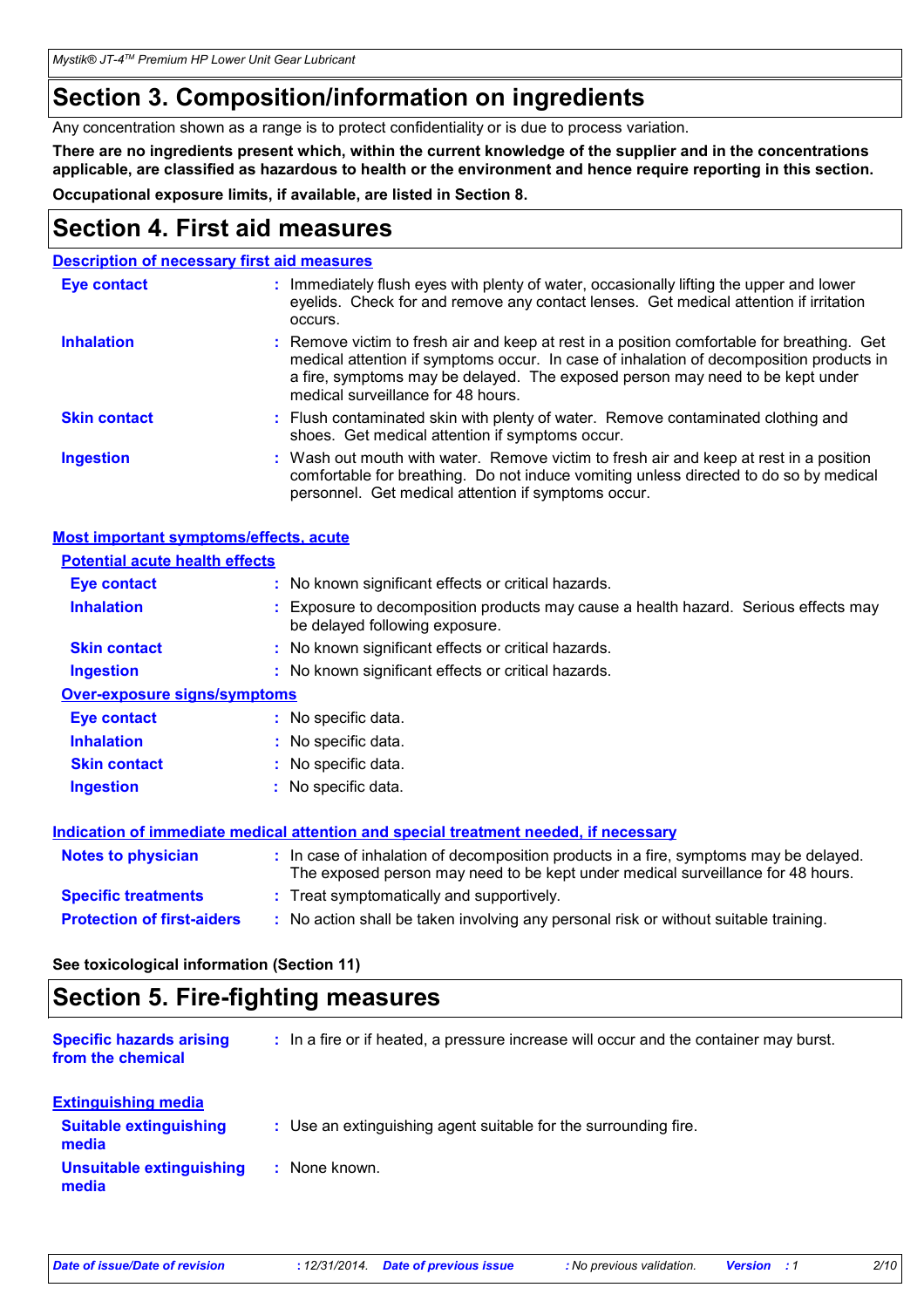# **Section 5. Fire-fighting measures**

| <b>Hazardous thermal</b><br>decomposition products       | t. | Decomposition products may include the following materials:<br>carbon dioxide<br>carbon monoxide<br>nitrogen oxides<br>sulfur oxides<br>metal oxide/oxides                                          |
|----------------------------------------------------------|----|-----------------------------------------------------------------------------------------------------------------------------------------------------------------------------------------------------|
| <b>Special protective actions</b><br>for fire-fighters   |    | : Promptly isolate the scene by removing all persons from the vicinity of the incident if<br>there is a fire. No action shall be taken involving any personal risk or without suitable<br>training. |
| <b>Special protective</b><br>equipment for fire-fighters | ÷. | Fire-fighters should wear appropriate protective equipment and self-contained breathing<br>apparatus (SCBA) with a full face-piece operated in positive pressure mode.                              |

### **Section 6. Accidental release measures**

|                                                              | <b>Personal precautions, protective equipment and emergency procedures</b>                                                                                                                                                                                                                                                                                                                                                                                                                                                                                                                 |
|--------------------------------------------------------------|--------------------------------------------------------------------------------------------------------------------------------------------------------------------------------------------------------------------------------------------------------------------------------------------------------------------------------------------------------------------------------------------------------------------------------------------------------------------------------------------------------------------------------------------------------------------------------------------|
| For non-emergency<br>personnel                               | : No action shall be taken involving any personal risk or without suitable training.<br>Evacuate surrounding areas. Keep unnecessary and unprotected personnel from<br>entering. Do not touch or walk through spilled material. Put on appropriate personal<br>protective equipment.                                                                                                                                                                                                                                                                                                       |
| For emergency responders                                     | If specialised clothing is required to deal with the spillage, take note of any information<br><b>A</b><br>in Section 8 on suitable and unsuitable materials. See also the information in "For non-<br>emergency personnel".                                                                                                                                                                                                                                                                                                                                                               |
| <b>Environmental precautions</b>                             | : Avoid dispersal of spilled material and runoff and contact with soil, waterways, drains<br>and sewers. Inform the relevant authorities if the product has caused environmental<br>pollution (sewers, waterways, soil or air).                                                                                                                                                                                                                                                                                                                                                            |
| <b>Methods and materials for containment and cleaning up</b> |                                                                                                                                                                                                                                                                                                                                                                                                                                                                                                                                                                                            |
| <b>Small spill</b>                                           | : Stop leak if without risk. Move containers from spill area. Dilute with water and mop up<br>if water-soluble. Alternatively, or if water-insoluble, absorb with an inert dry material and<br>place in an appropriate waste disposal container. Dispose of via a licensed waste<br>disposal contractor.                                                                                                                                                                                                                                                                                   |
| <b>Large spill</b>                                           | : Stop leak if without risk. Move containers from spill area. Prevent entry into sewers,<br>water courses, basements or confined areas. Wash spillages into an effluent treatment<br>plant or proceed as follows. Contain and collect spillage with non-combustible,<br>absorbent material e.g. sand, earth, vermiculite or diatomaceous earth and place in<br>container for disposal according to local regulations (see Section 13). Dispose of via a<br>licensed waste disposal contractor. Note: see Section 1 for emergency contact<br>information and Section 13 for waste disposal. |

# **Section 7. Handling and storage**

| <b>Precautions for safe handling</b>                                      |                                                                                                                                                                                                                                                                                                                                                                                                                                                                                                             |
|---------------------------------------------------------------------------|-------------------------------------------------------------------------------------------------------------------------------------------------------------------------------------------------------------------------------------------------------------------------------------------------------------------------------------------------------------------------------------------------------------------------------------------------------------------------------------------------------------|
| <b>Protective measures</b>                                                | : Put on appropriate personal protective equipment (see Section 8).                                                                                                                                                                                                                                                                                                                                                                                                                                         |
| <b>Advice on general</b><br>occupational hygiene                          | Eating, drinking and smoking should be prohibited in areas where this material is<br>handled, stored and processed. Workers should wash hands and face before eating,<br>drinking and smoking. Remove contaminated clothing and protective equipment before<br>entering eating areas. See also Section 8 for additional information on hygiene<br>measures.                                                                                                                                                 |
| <b>Conditions for safe storage,</b><br>including any<br>incompatibilities | Store in accordance with local regulations. Store in original container protected from<br>direct sunlight in a dry, cool and well-ventilated area, away from incompatible materials<br>(see Section 10) and food and drink. Keep container tightly closed and sealed until<br>ready for use. Containers that have been opened must be carefully resealed and kept<br>upright to prevent leakage. Do not store in unlabeled containers. Use appropriate<br>containment to avoid environmental contamination. |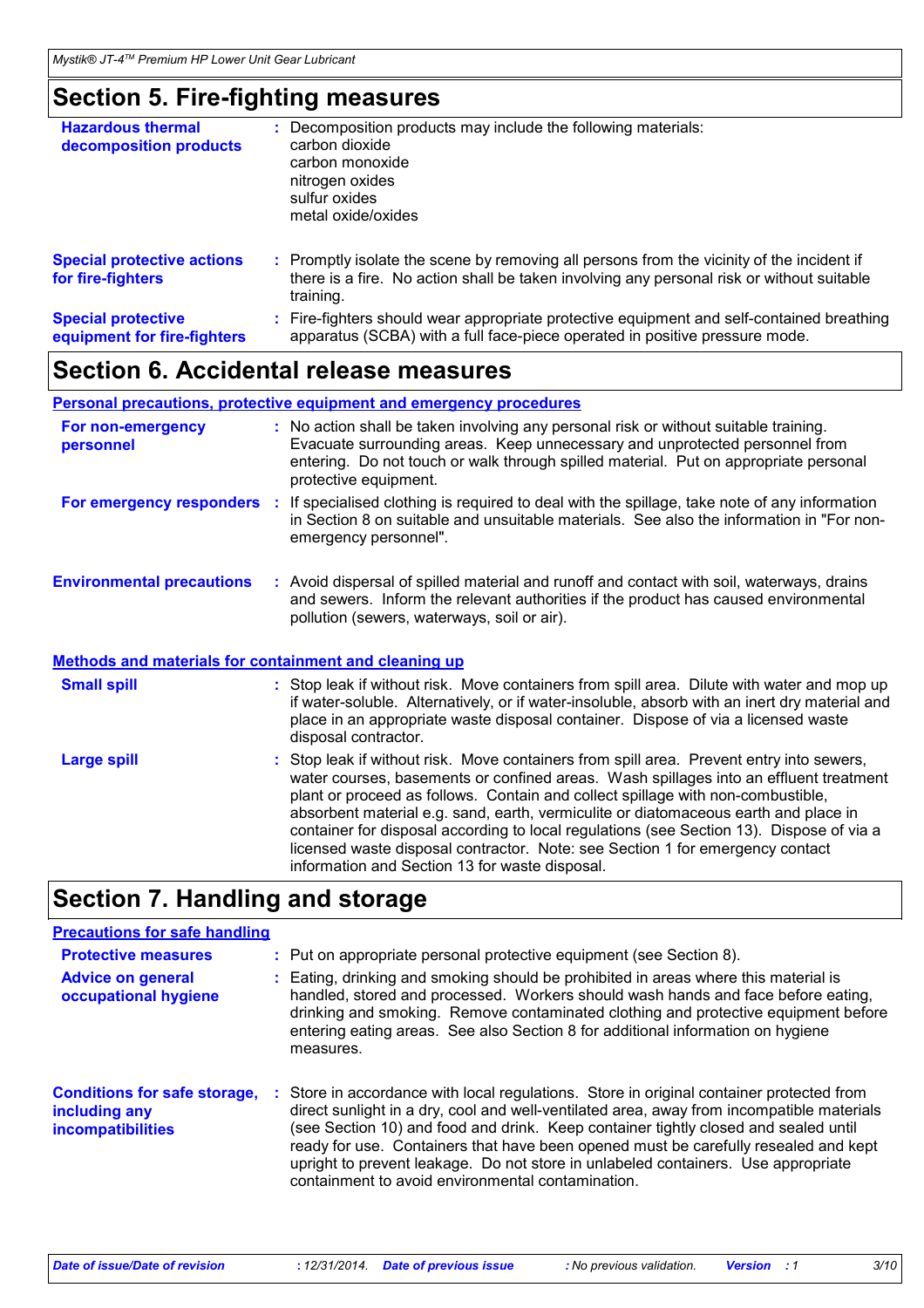### **Section 7. Handling and storage**

Bulk Storage Conditions: Maintain all storage tanks in accordance with applicable regulations. Use necessary controls to monitor tank inventories. Inspect all storage tanks on a periodic basis. Test tanks and associated piping for tightness. Maintain the automatic leak detection devices to assure proper working condition.

### **Section 8. Exposure controls/personal protection**

#### **Control parameters**

#### **Occupational exposure limits**

None identified.

| <b>Appropriate engineering</b>                   | : Good general ventilation should be sufficient to control worker exposure to airborne                                                                                                                                                                                                                                          |
|--------------------------------------------------|---------------------------------------------------------------------------------------------------------------------------------------------------------------------------------------------------------------------------------------------------------------------------------------------------------------------------------|
| <b>controls</b>                                  | contaminants.                                                                                                                                                                                                                                                                                                                   |
| <b>Environmental exposure</b><br><b>controls</b> | : Emissions from ventilation or work process equipment should be checked to ensure<br>they comply with the requirements of environmental protection legislation. In some<br>cases, vapor controls, filters or engineering modifications to the process equipment will<br>be necessary to reduce emissions to acceptable levels. |

#### **Individual protection measures**

| <b>Hygiene measures</b>       | : Wash hands, forearms and face thoroughly after handling chemical products, before<br>eating, smoking and using the lavatory and at the end of the working period.<br>Appropriate techniques should be used to remove potentially contaminated clothing.<br>Wash contaminated clothing before reusing. Ensure that eyewash stations and safety<br>showers are close to the workstation location.                                                                                                                                       |
|-------------------------------|-----------------------------------------------------------------------------------------------------------------------------------------------------------------------------------------------------------------------------------------------------------------------------------------------------------------------------------------------------------------------------------------------------------------------------------------------------------------------------------------------------------------------------------------|
| <b>Eye/face protection</b>    | : Safety glasses equipped with side shields are recommended as minimum protection in<br>industrial settings. If contact is possible, the following protection should be worn, unless<br>the assessment indicates a higher degree of protection: Splash goggles. Safety<br>eyewear complying with an approved standard should be used when a risk assessment<br>indicates this is necessary to avoid exposure to liquid splashes, mists, gases or dusts.<br>If inhalation hazards exist, a full-face respirator may be required instead. |
| <b>Skin protection</b>        |                                                                                                                                                                                                                                                                                                                                                                                                                                                                                                                                         |
| <b>Hand protection</b>        | : Chemical-resistant gloves complying with an approved standard should be worn at all<br>times when handling chemical products if a risk assessment indicates this is necessary.                                                                                                                                                                                                                                                                                                                                                        |
| <b>Body protection</b>        | : Personal protective equipment for the body should be selected based on the task being<br>performed and the risks involved and should be approved by a specialist before<br>handling this product.                                                                                                                                                                                                                                                                                                                                     |
| <b>Other skin protection</b>  | : Appropriate footwear and any additional skin protection measures should be selected<br>based on the task being performed and the risks involved and should be approved by a<br>specialist before handling this product.                                                                                                                                                                                                                                                                                                               |
| <b>Respiratory protection</b> | : Use a properly fitted, air-purifying or supplied-air respirator complying with an approved<br>standard if a risk assessment indicates this is necessary. Respirator selection must be<br>based on known or anticipated exposure levels, the hazards of the product and the safe<br>working limits of the selected respirator.                                                                                                                                                                                                         |

# **Section 9. Physical and chemical properties**

| <b>Physical state</b>                           | $:$ Liquid.                   |                                                                                                     |                           |                |            |      |
|-------------------------------------------------|-------------------------------|-----------------------------------------------------------------------------------------------------|---------------------------|----------------|------------|------|
| <b>Color</b>                                    | $:$ Blue.                     |                                                                                                     |                           |                |            |      |
| Odor                                            | : Petroleum.                  |                                                                                                     |                           |                |            |      |
| рH                                              | : Not available.              |                                                                                                     |                           |                |            |      |
| <b>Boiling point</b>                            | : Not available.              |                                                                                                     |                           |                |            |      |
| <b>Flash point</b>                              |                               | : Closed cup: $167^{\circ}$ C (332.6°F) [Pensky-Martens.]<br>Open cup: 216°C (420.8°F) [Cleveland.] |                           |                |            |      |
| <b>Evaporation rate</b>                         | $:$ <1 (n-butyl acetate. = 1) |                                                                                                     |                           |                |            |      |
| Lower and upper explosive<br>(flammable) limits | : Not available.              |                                                                                                     |                           |                |            |      |
| <b>Vapor pressure</b>                           |                               | $\approx$ <0.0013 kPa (<0.01 mm Hg) [room temperature]                                              |                           |                |            |      |
| Date of issue/Date of revision                  | : 12/31/2014.                 | <b>Date of previous issue</b>                                                                       | : No previous validation. | <b>Version</b> | $\cdot$ :1 | 4/10 |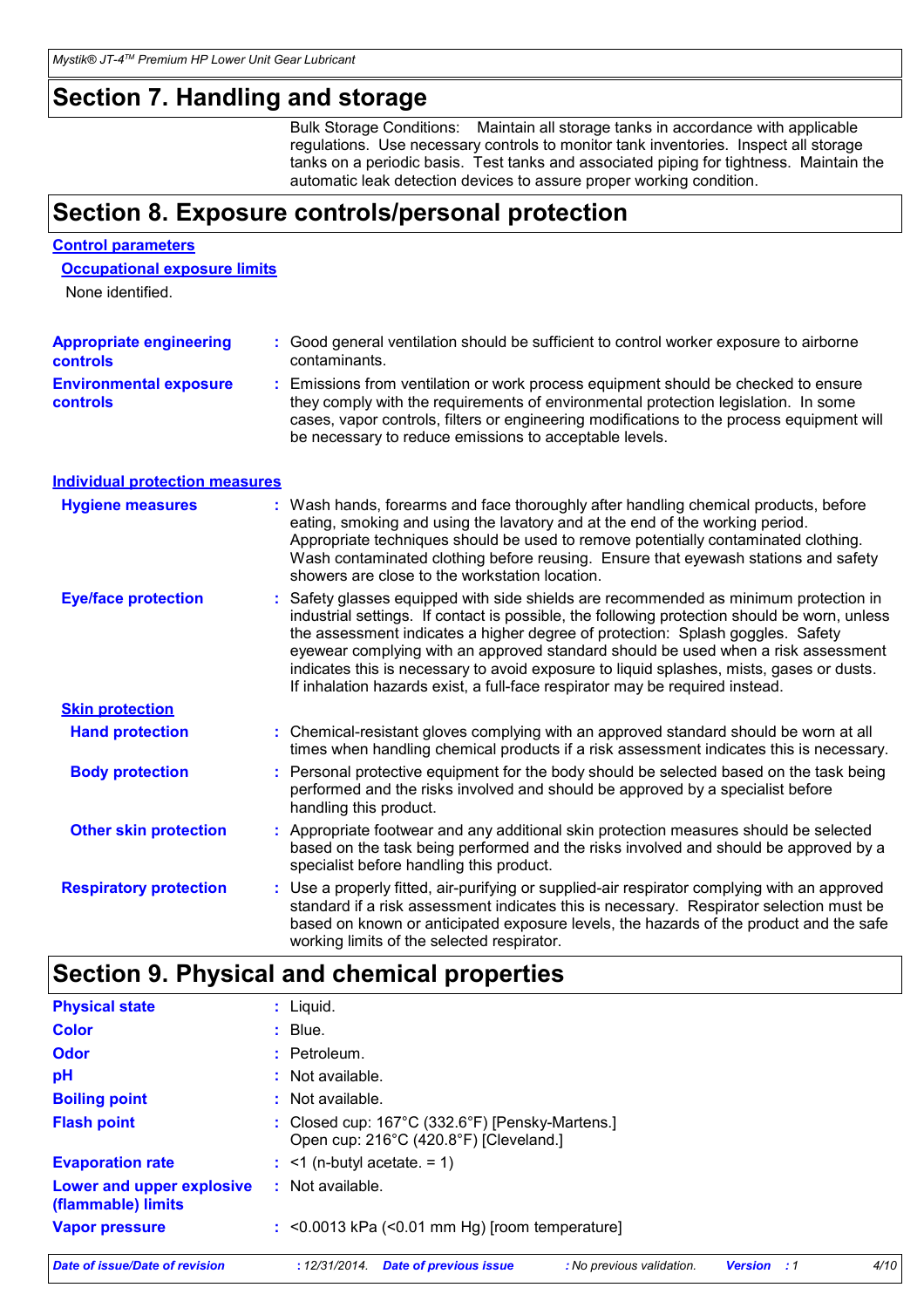# **Section 9. Physical and chemical properties**

| <b>Vapor density</b><br>: $>1$ [Air = 1]<br><b>Relative density</b><br>: 0.9<br><b>Density Ibs/gal</b><br>: Estimated 7.5 lbs/gal |  |
|-----------------------------------------------------------------------------------------------------------------------------------|--|
|                                                                                                                                   |  |
|                                                                                                                                   |  |
|                                                                                                                                   |  |
| <b>Gravity, <sup>o</sup>API</b><br>: Estimated 26 $@$ 60 F                                                                        |  |
| <b>Solubility</b><br>Insoluble in the following materials: cold water.                                                            |  |
| : Kinematic (40°C (104°F)): 1.67 cm <sup>2</sup> /s (167 cSt)<br><b>Viscosity</b>                                                 |  |

# **Section 10. Stability and reactivity**

| <b>Reactivity</b>                                   | : Not expected to be Explosive, Self-Reactive, Self-Heating, or an Organic Peroxide<br>under US GHS Definition(s). |
|-----------------------------------------------------|--------------------------------------------------------------------------------------------------------------------|
| <b>Chemical stability</b>                           | : The product is stable.                                                                                           |
| <b>Possibility of hazardous</b><br><b>reactions</b> | : Under normal conditions of storage and use, hazardous reactions will not occur.                                  |
| <b>Conditions to avoid</b>                          | : No specific data.                                                                                                |
| <b>Incompatible materials</b>                       | : No specific data.                                                                                                |
| <b>Hazardous decomposition</b><br>products          | : Under normal conditions of storage and use, hazardous decomposition products should<br>not be produced.          |

### **Section 11. Toxicological information**

#### **Information on toxicological effects**

| <b>Acute toxicity</b>                 |                                                                                                                                                                                                                                                                                                                                                                                                                                                                                                                                                                                                                                                                                                                                                                                                                                                                                                                                                                                                                                                                                                                                                                                                                                                                                                                                                                                                                                                                                                                                                                                                                                                                                                                                                                                                                                                                                                                                                                                                                                                                                                           |
|---------------------------------------|-----------------------------------------------------------------------------------------------------------------------------------------------------------------------------------------------------------------------------------------------------------------------------------------------------------------------------------------------------------------------------------------------------------------------------------------------------------------------------------------------------------------------------------------------------------------------------------------------------------------------------------------------------------------------------------------------------------------------------------------------------------------------------------------------------------------------------------------------------------------------------------------------------------------------------------------------------------------------------------------------------------------------------------------------------------------------------------------------------------------------------------------------------------------------------------------------------------------------------------------------------------------------------------------------------------------------------------------------------------------------------------------------------------------------------------------------------------------------------------------------------------------------------------------------------------------------------------------------------------------------------------------------------------------------------------------------------------------------------------------------------------------------------------------------------------------------------------------------------------------------------------------------------------------------------------------------------------------------------------------------------------------------------------------------------------------------------------------------------------|
| <b>Conclusion/Summary</b>             | Distillates (petroleum), solvent-dewaxed heavy paraffinic: Mineral oil mists derived<br>from highly refined oils are reported to have low acute and sub-acute toxicities in<br>animals. Effects from single and short-term repeated exposures to high concentrations<br>of mineral oil mists well above applicable workplace exposure levels include lung<br>inflammatory reaction, lipoid granuloma formation and lipoid pneumonia. In acute and<br>sub-acute studies involving exposures to lower concentrations of mineral oil mists at or<br>near current work place exposure levels produced no significant toxicological effects.<br>Distillates (petroleum), hydrotreated heavy naphthenic: Mineral oil mists derived<br>from highly refined oils are reported to have low acute and sub-acute toxicities in<br>animals. Effects from single and short-term repeated exposures to high concentrations<br>of mineral oil mists well above applicable workplace exposure levels include lung<br>inflammatory reaction, lipoid granuloma formation and lipoid pneumonia. In acute and<br>sub-acute studies involving exposures to lower concentrations of mineral oil mists at or<br>near current work place exposure levels produced no significant toxicological effects.<br>Antimony & Antimony Compounds: ORAL (LD50): Acute: 16,400 mg/kg (rat)<br>DERMAL (LD50): Acute: 16,000 mg/kg (rabbit)<br>DERMAL (Primary Skin Irritation): Mild Irritation (rabbit)<br>EYE (Primary Eye Irritation): Mild Irritation (rabbit)<br>Salmonella Mutagenicity Assay in the presence and absence of Aroclor - induced rat<br>liver microsomal enzymes (Ames Test): Negative<br>In micronucleus cytogenetic assay in mice, dose levels of 1250, 2500 and 5,000 mg/kg<br>did not induce bone marrow toxicity in males or females. No significant increase in<br>micronucleated polychromatic erythrocytes was observed in male mice. Mid and high<br>dose produced an increase in micronucleated polychromatic erythrocytes in female<br>mice. The compound is weakly positive in the mouse micronucleus assay. |
| <b>Irritation/Corrosion</b>           |                                                                                                                                                                                                                                                                                                                                                                                                                                                                                                                                                                                                                                                                                                                                                                                                                                                                                                                                                                                                                                                                                                                                                                                                                                                                                                                                                                                                                                                                                                                                                                                                                                                                                                                                                                                                                                                                                                                                                                                                                                                                                                           |
| <b>Skin</b>                           | No additional information.                                                                                                                                                                                                                                                                                                                                                                                                                                                                                                                                                                                                                                                                                                                                                                                                                                                                                                                                                                                                                                                                                                                                                                                                                                                                                                                                                                                                                                                                                                                                                                                                                                                                                                                                                                                                                                                                                                                                                                                                                                                                                |
| <b>Eyes</b>                           | No additional information.                                                                                                                                                                                                                                                                                                                                                                                                                                                                                                                                                                                                                                                                                                                                                                                                                                                                                                                                                                                                                                                                                                                                                                                                                                                                                                                                                                                                                                                                                                                                                                                                                                                                                                                                                                                                                                                                                                                                                                                                                                                                                |
| <b>Respiratory</b>                    | No additional information.                                                                                                                                                                                                                                                                                                                                                                                                                                                                                                                                                                                                                                                                                                                                                                                                                                                                                                                                                                                                                                                                                                                                                                                                                                                                                                                                                                                                                                                                                                                                                                                                                                                                                                                                                                                                                                                                                                                                                                                                                                                                                |
| <b>Date of issue/Date of revision</b> | 5/10<br>: 12/31/2014 Date of previous issue<br>: No previous validation.<br><b>Version</b> : 1                                                                                                                                                                                                                                                                                                                                                                                                                                                                                                                                                                                                                                                                                                                                                                                                                                                                                                                                                                                                                                                                                                                                                                                                                                                                                                                                                                                                                                                                                                                                                                                                                                                                                                                                                                                                                                                                                                                                                                                                            |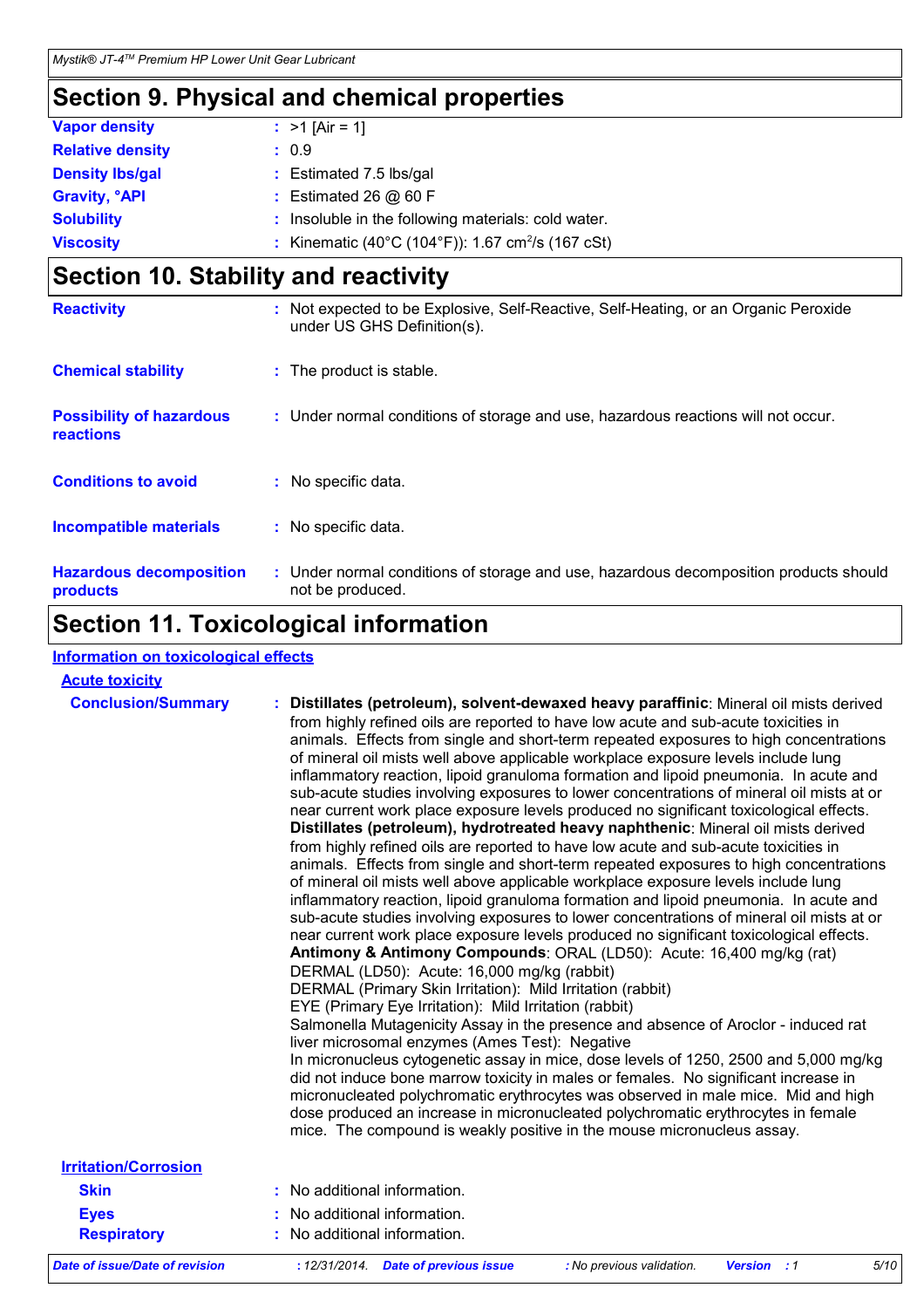# **Section 11. Toxicological information**

| <b>Sensitization</b>                                                        |                                                                                                                     |
|-----------------------------------------------------------------------------|---------------------------------------------------------------------------------------------------------------------|
| <b>Skin</b>                                                                 | : No additional information.                                                                                        |
| <b>Respiratory</b>                                                          | : No additional information.                                                                                        |
| <b>Mutagenicity</b>                                                         |                                                                                                                     |
| <b>Conclusion/Summary</b>                                                   | : No additional information.                                                                                        |
| <b>Carcinogenicity</b>                                                      |                                                                                                                     |
| <b>Conclusion/Summary</b>                                                   | : No additional information.                                                                                        |
| <b>Reproductive toxicity</b>                                                |                                                                                                                     |
| <b>Conclusion/Summary</b>                                                   | : No additional information.                                                                                        |
| <b>Teratogenicity</b>                                                       |                                                                                                                     |
| <b>Conclusion/Summary</b>                                                   | : No additional information.                                                                                        |
| Specific target organ toxicity (single exposure)<br>Not available.          |                                                                                                                     |
| <b>Specific target organ toxicity (repeated exposure)</b><br>Not available. |                                                                                                                     |
| <b>Aspiration hazard</b><br>Not available.                                  |                                                                                                                     |
| <b>Information on the likely</b><br>routes of exposure                      | : Routes of entry anticipated: Dermal.                                                                              |
| <b>Potential acute health effects</b>                                       |                                                                                                                     |
| <b>Eye contact</b>                                                          | : No known significant effects or critical hazards.                                                                 |
| <b>Inhalation</b>                                                           | Exposure to decomposition products may cause a health hazard. Serious effects may<br>be delayed following exposure. |
| <b>Skin contact</b>                                                         | : No known significant effects or critical hazards.                                                                 |
| <b>Ingestion</b>                                                            | : No known significant effects or critical hazards.                                                                 |
|                                                                             | <b>Symptoms related to the physical, chemical and toxicological characteristics</b>                                 |
| <b>Eye contact</b>                                                          | : No specific data.                                                                                                 |
| <b>Inhalation</b>                                                           | No specific data.                                                                                                   |
| <b>Skin contact</b>                                                         | No specific data.                                                                                                   |
| <b>Ingestion</b>                                                            | : No specific data.                                                                                                 |

#### **Potential chronic health effects**

| <b>General</b>               | : No known significant effects or critical hazards. |
|------------------------------|-----------------------------------------------------|
| <b>Carcinogenicity</b>       | : No known significant effects or critical hazards. |
| <b>Mutagenicity</b>          | : No known significant effects or critical hazards. |
| <b>Teratogenicity</b>        | : No known significant effects or critical hazards. |
| <b>Developmental effects</b> | : No known significant effects or critical hazards. |
| <b>Fertility effects</b>     | : No known significant effects or critical hazards. |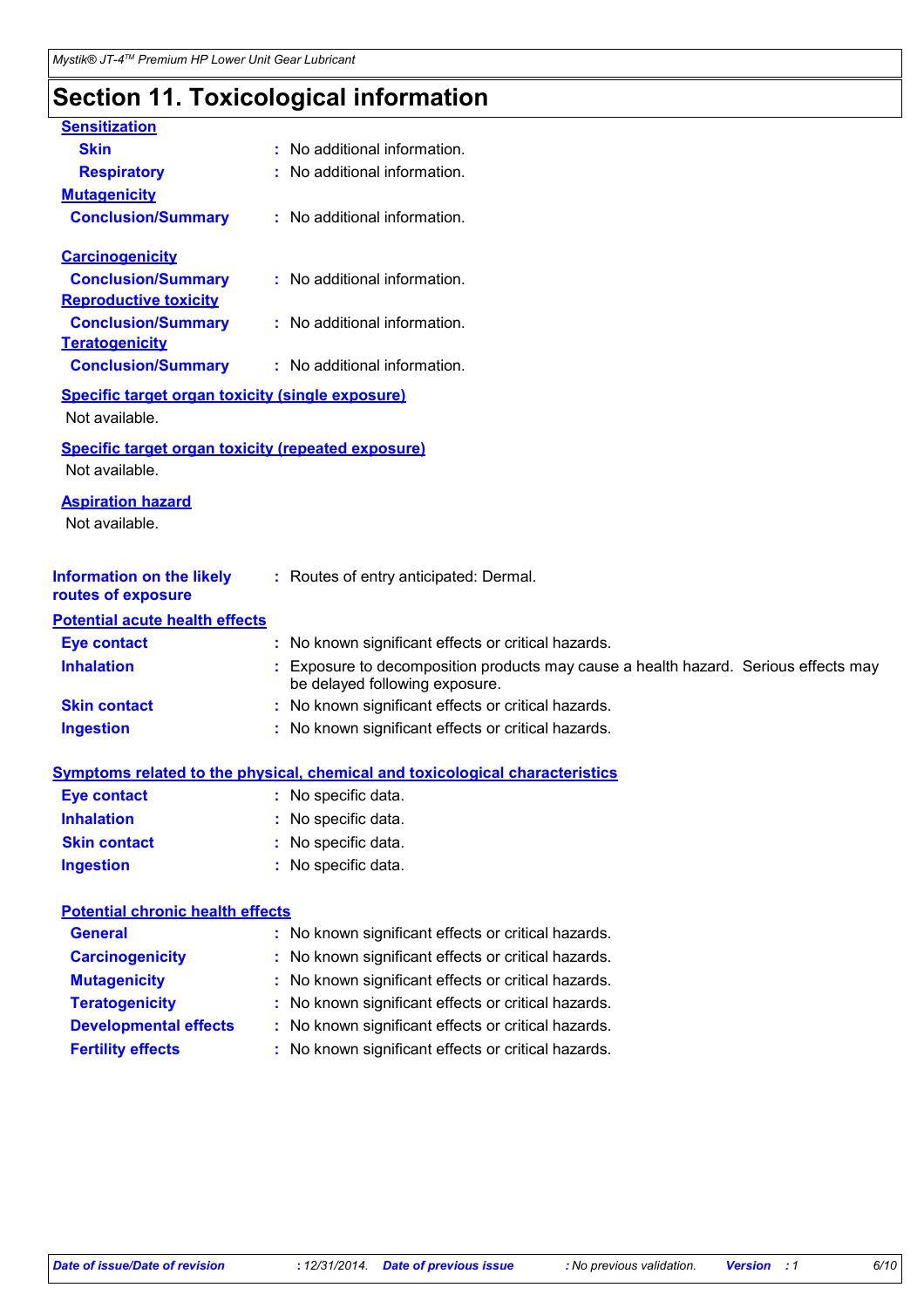### **Section 12. Ecological information**

| <b>Toxicity</b>                                                                    |                                                   |
|------------------------------------------------------------------------------------|---------------------------------------------------|
| <b>Conclusion/Summary</b>                                                          | : Not available.                                  |
| <b>Persistence and degradability</b><br><b>Conclusion/Summary</b>                  | $:$ Not available.                                |
| <b>Bioaccumulative potential</b><br>Not available.                                 |                                                   |
| <b>Mobility in soil</b><br><b>Soil/water partition</b><br><b>coefficient (Koc)</b> | $:$ Not available.                                |
| <b>Other adverse effects</b>                                                       | No known significant effects or critical hazards. |

### **Section 13. Disposal considerations**

| <b>Disposal methods</b> | : The generation of waste should be avoided or minimized wherever possible. Disposal<br>of this product, solutions and any by-products should at all times comply with the<br>requirements of environmental protection and waste disposal legislation and any<br>regional local authority requirements. Dispose of surplus and non-recyclable products<br>via a licensed waste disposal contractor. Waste should not be disposed of untreated to<br>the sewer unless fully compliant with the requirements of all authorities with jurisdiction.<br>Waste packaging should be recycled. This material and its container must be disposed<br>of in a safe way. Empty containers or liners may retain some product residues. Avoid<br>dispersal of spilled material and runoff and contact with soil, waterways, drains and<br>sewers. |
|-------------------------|--------------------------------------------------------------------------------------------------------------------------------------------------------------------------------------------------------------------------------------------------------------------------------------------------------------------------------------------------------------------------------------------------------------------------------------------------------------------------------------------------------------------------------------------------------------------------------------------------------------------------------------------------------------------------------------------------------------------------------------------------------------------------------------------------------------------------------------|
|-------------------------|--------------------------------------------------------------------------------------------------------------------------------------------------------------------------------------------------------------------------------------------------------------------------------------------------------------------------------------------------------------------------------------------------------------------------------------------------------------------------------------------------------------------------------------------------------------------------------------------------------------------------------------------------------------------------------------------------------------------------------------------------------------------------------------------------------------------------------------|

### **Section 14. Transport information**

|                                         | <b>DOT</b><br><b>Classification</b> | <b>TDG</b><br><b>Classification</b> | <b>Mexico</b><br><b>Classification</b> | <b>ADR/RID</b> | <b>IMDG</b>    | <b>IATA</b>    |
|-----------------------------------------|-------------------------------------|-------------------------------------|----------------------------------------|----------------|----------------|----------------|
| <b>UN number</b>                        | Not regulated.                      | Not regulated.                      | Not available.                         | Not available. | Not regulated. | Not regulated. |
| <b>UN proper</b><br>shipping name       |                                     |                                     | Not available.                         | Not available. |                |                |
| <b>Transport</b><br>hazard class(es)    |                                     |                                     | Not available.                         | Not available. |                |                |
| <b>Packing group</b>                    |                                     |                                     |                                        |                |                | -              |
| <b>Environmental</b><br><b>hazards</b>  | No.                                 | No.                                 | No.                                    | No.            | No.            | No.            |
| <b>Additional</b><br><b>information</b> |                                     |                                     |                                        |                |                |                |

**Special precautions for user Transport within user's premises:** always transport in closed containers that are **:** upright and secure. Ensure that persons transporting the product know what to do in the event of an accident or spillage.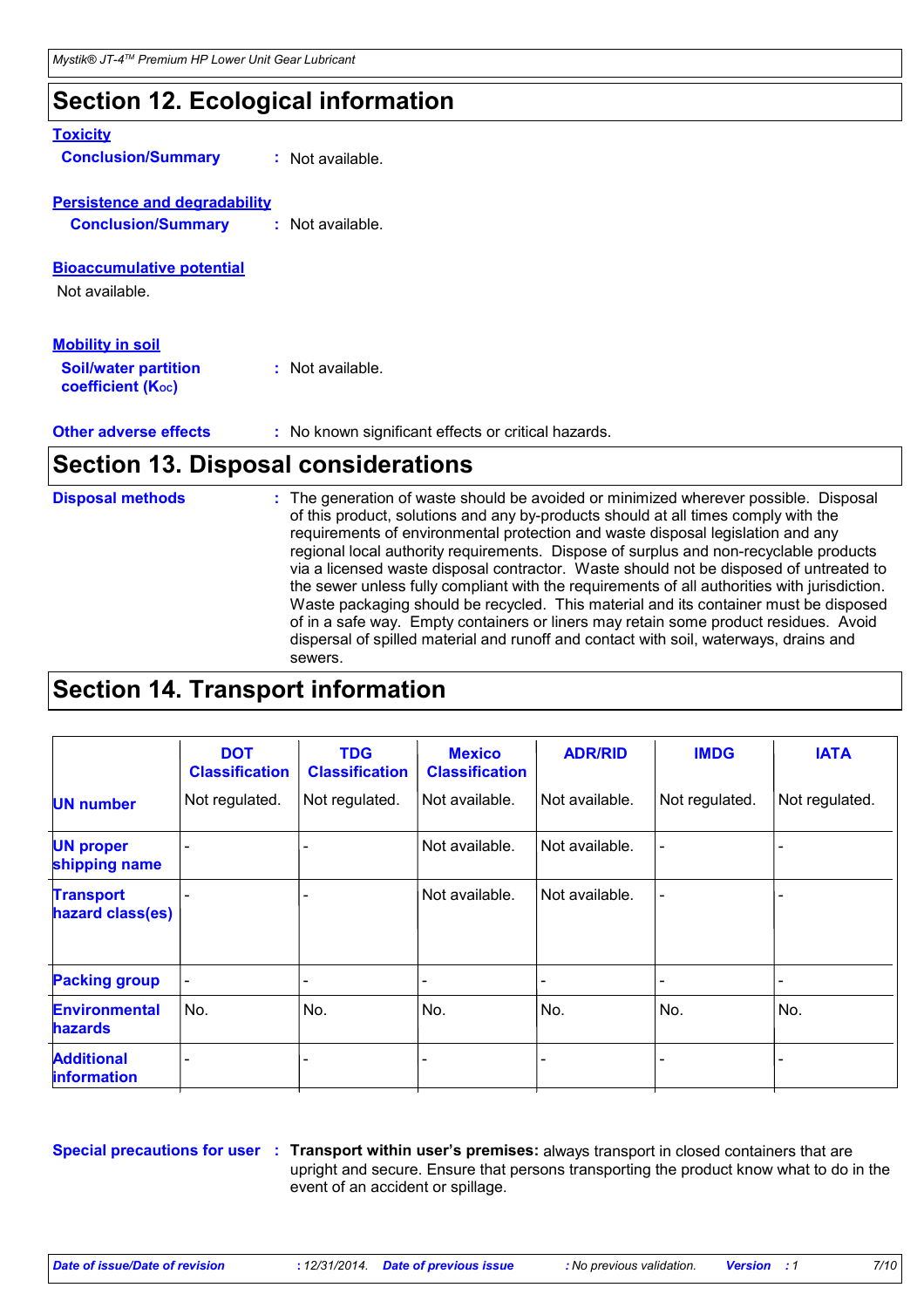### **Section 14. Transport information**

**Transport in bulk according :** Not available. **to Annex II of MARPOL 73/78 and the IBC Code**

# **Section 15. Regulatory information**

**U.S. Federal regulations**

**: United States inventory (TSCA 8b)**: All components are listed or exempted.

**Clean Water Act (CWA) 307**: Antimony & Antimony Compounds; Ethylbenzene

**Clean Water Act (CWA) 311**: Xylene; Ethylbenzene

This material is classified as an oil under Section 311 of the Clean Water Act (CWA) and the Oil Pollution Act of 1990 (OPA). Discharges or spills which produce a visible sheen on waters of the United States, their adjoining shorelines, or into conduits leading to surface waters must be reported to the EPA's National Response Center at (800) 424-8802.

#### **SARA 302/304**

**Composition/information on ingredients**

```
SARA 304 RQ : Not applicable.
```
#### **SARA 311/312**

**Classification :** Not applicable.

**Composition/information on ingredients**

#### **SARA 313**

|                                           | <b>Product name</b>           | <b>CAS number</b> | $\frac{9}{6}$ |
|-------------------------------------------|-------------------------------|-------------------|---------------|
| <b>Form R - Reporting</b><br>requirements | Antimony & Antimony Compounds | 15890-25-2        | <2            |
| <b>Supplier notification</b>              | Antimony & Antimony Compounds | 15890-25-2        | <2            |

SARA 313 notifications must not be detached from the SDS and any copying and redistribution of the SDS shall include copying and redistribution of the notice attached to copies of the SDS subsequently redistributed.

#### **State regulations**

| <b>Massachusetts</b> | : The following components are listed: Polymer                     |
|----------------------|--------------------------------------------------------------------|
| <b>New York</b>      | : None of the components are listed.                               |
| <b>New Jersey</b>    | : The following components are listed: ANTIMONY compounds; Polymer |
| <b>Pennsylvania</b>  | : The following components are listed: ANTIMONY COMPOUNDS; Polymer |
|                      |                                                                    |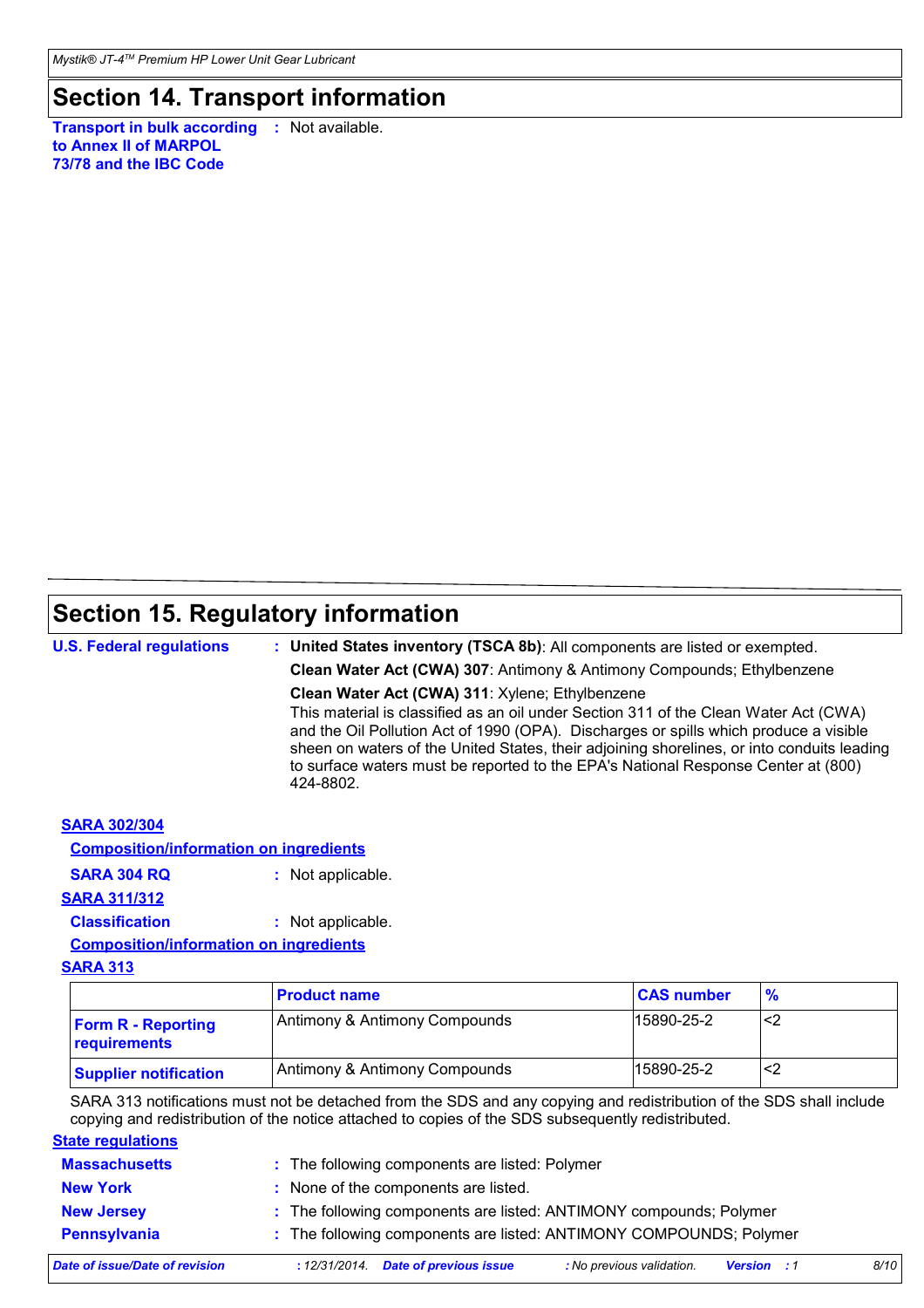### **Section 15. Regulatory information**

#### **California Prop. 65**

**WARNING:** This product contains less than 0.1% of a chemical known to the State of California to cause cancer.

| <b>Ingredient name</b> | $\frac{9}{6}$ | <b>Cancer</b> | <b>Reproductive</b> | No significant risk<br><b>level</b>                    | <b>Maximum</b><br>acceptable dosage<br><b>level</b> |
|------------------------|---------------|---------------|---------------------|--------------------------------------------------------|-----------------------------------------------------|
| Ethylbenzene           | < 0.01        | Yes.          | No.                 | 41 µg/day (ingestion) No.<br>54 µg/day<br>(inhalation) |                                                     |
| ethyl acrylate         | < 0.001       | Yes.          | No.                 | No.                                                    | No.                                                 |

| <b>International lists</b>   | : Australia inventory (AICS): All components are listed or exempted.                                                                                                                                    |  |  |
|------------------------------|---------------------------------------------------------------------------------------------------------------------------------------------------------------------------------------------------------|--|--|
|                              | China inventory (IECSC): Not determined.<br>Japan inventory: Not determined.                                                                                                                            |  |  |
|                              |                                                                                                                                                                                                         |  |  |
|                              | Korea inventory: All components are listed or exempted.                                                                                                                                                 |  |  |
|                              | Malaysia Inventory (EHS Register): Not determined.                                                                                                                                                      |  |  |
|                              | New Zealand Inventory of Chemicals (NZIoC): All components are listed or exempted.<br>Philippines inventory (PICCS): All components are listed or exempted.<br>Taiwan inventory (CSNN): Not determined. |  |  |
| <b>EU Inventory</b>          | : All components are listed or exempted.                                                                                                                                                                |  |  |
| <b>Canada</b>                |                                                                                                                                                                                                         |  |  |
| <b>Canada inventory</b>      | : All components are listed or exempted.                                                                                                                                                                |  |  |
| <b>WHMIS (Canada)</b>        | : Not controlled under WHMIS (Canada).                                                                                                                                                                  |  |  |
| <b>Canadian NPRI</b>         | : The following components are listed: Antimony (and its compounds)                                                                                                                                     |  |  |
| <b>CEPA Toxic substances</b> | : None of the components are listed.                                                                                                                                                                    |  |  |

### **Section 16. Other information**

#### **National Fire Protection Association (U.S.A.)**



**Reprinted with permission from NFPA 704-2001, Identification of the Hazards of Materials for Emergency Response Copyright ©1997, National Fire Protection Association, Quincy, MA 02269. This reprinted material is not the complete and official position of the National Fire Protection Association, on the referenced subject which is represented only by the standard in its entirety.**

**Copyright ©2001, National Fire Protection Association, Quincy, MA 02269. This warning system is intended to be interpreted and applied only by properly trained individuals to identify fire, health and reactivity hazards of chemicals. The user is referred to certain limited number of chemicals with recommended classifications in NFPA 49 and NFPA 325, which would be used as a guideline only. Whether the chemicals are classified by NFPA or not, anyone using the 704 systems to classify chemicals does so at their own risk.**

| <b>History</b>                    |                                                                                                                                                                                                                                                                                                                                                                                                                                                                                                                                                                              |
|-----------------------------------|------------------------------------------------------------------------------------------------------------------------------------------------------------------------------------------------------------------------------------------------------------------------------------------------------------------------------------------------------------------------------------------------------------------------------------------------------------------------------------------------------------------------------------------------------------------------------|
| Date of issue/Date of<br>revision | : 12/31/2014                                                                                                                                                                                                                                                                                                                                                                                                                                                                                                                                                                 |
| <b>Key to abbreviations</b>       | $\therefore$ ATE = Acute Toxicity Estimate<br><b>BCF</b> = Bioconcentration Factor<br>GHS = Globally Harmonized System of Classification and Labelling of Chemicals<br>IATA = International Air Transport Association<br>IBC = Intermediate Bulk Container<br><b>IMDG = International Maritime Dangerous Goods</b><br>LogPow = logarithm of the octanol/water partition coefficient<br>MARPOL 73/78 = International Convention for the Prevention of Pollution From Ships,<br>1973 as modified by the Protocol of 1978. ("Marpol" = marine pollution)<br>UN = United Nations |

| Date of issue/Date of revision | : 12/31/2014 Date of previous issue | No previous validation. <b>Version</b> : 1 |  | 9/10 |
|--------------------------------|-------------------------------------|--------------------------------------------|--|------|
|                                |                                     |                                            |  |      |